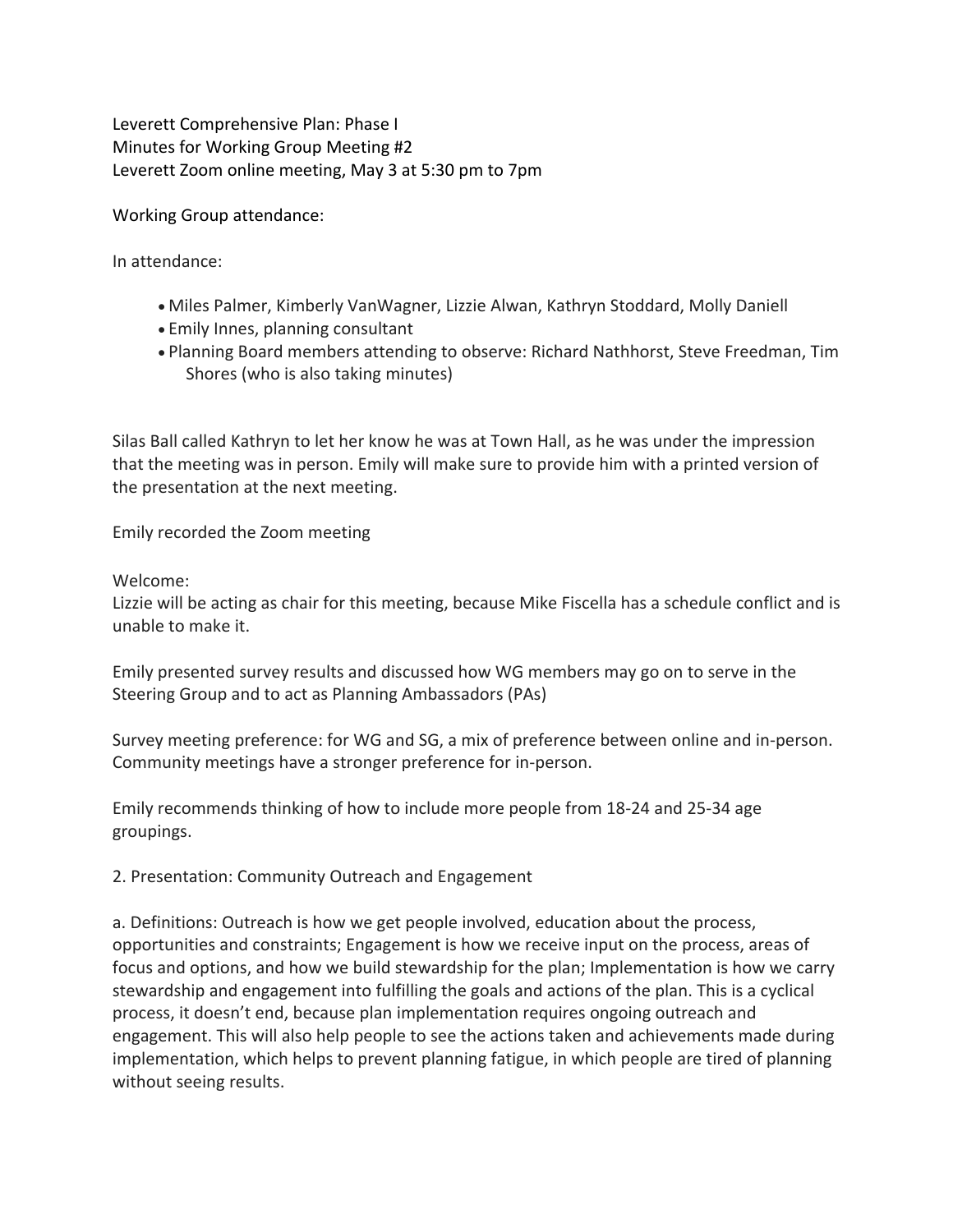b. In-person Examples: Events, presentations, workshops, data walks, community events, hearings, walking tours, focus groups, interviews.

c. Online Examples: Can present online versions of many in-person formats, can also include surveys and questionnaires, videos, story maps, and metrics for tracking outreach and participation. Finding creative ways to use online formats to inform people of the planning process and changes. Story maps are a GIS software-driven online experience that lets people explore mapped assets and narratives relevant to the planning process.

## 3. Discussion

- Kim pointed out that 39 responses out of a town population of about 2000 suggests we'll need to think of ways to get higher response rate
- Kathryn pointed out that Leverett Connects is an excellent resource for outreach.
- Lizzie and Tim pointed out that survey response rate in other cases (Aging, Revenue Committee) reach higher rates, around 300, given more time and resources devoted to engagement.
- Molly suggested social media engagement among residents and people in town organizations, and to encourage people to become social media planning ambassadors.
- There was a discussion of planning out milestones for the process to help give people a better sense of where we are in the process.
- Kathryn suggested outreach in partnership with Leverett Elementary School, citing the importance of the school to the town, the size of the school budget, and the difficulty with engaging parents in town matters. She also suggested young leaders or youth ambassadors. A hashtag would help.
- Miles' experience with neighbors who are parents is that they are very responsive to Leverett Connects.
- Kim suggested writing talking points, or brief engagement messaging that WG members and PAs can quickly share with others. Can modify it on a regular basis to adapt it to the changing process.
- Emily pointed out that there will be a period of inactivity between end of June when the WG report is completed, and September or October when we get final confirmation of the second One Stop for Community Growth grant. We could state in the grant that the town is going to proceed with outreach, engagement and data collection over the summer, even before knowing if we win the grant. Then we can use ideas like standardized messaging for ambassadors to use.
- There was discussion of how to reach younger people. Kathryn suggested themed community sessions and events that are dedicated to certain groups, such as parents, young people, and other harder to reach groups. (e.g. "Parents of young kids week on Leverett Connects: An open discussion of town planning"). Kim suggested syncing themes with holidays, e.g. climate change events on Earth Day.